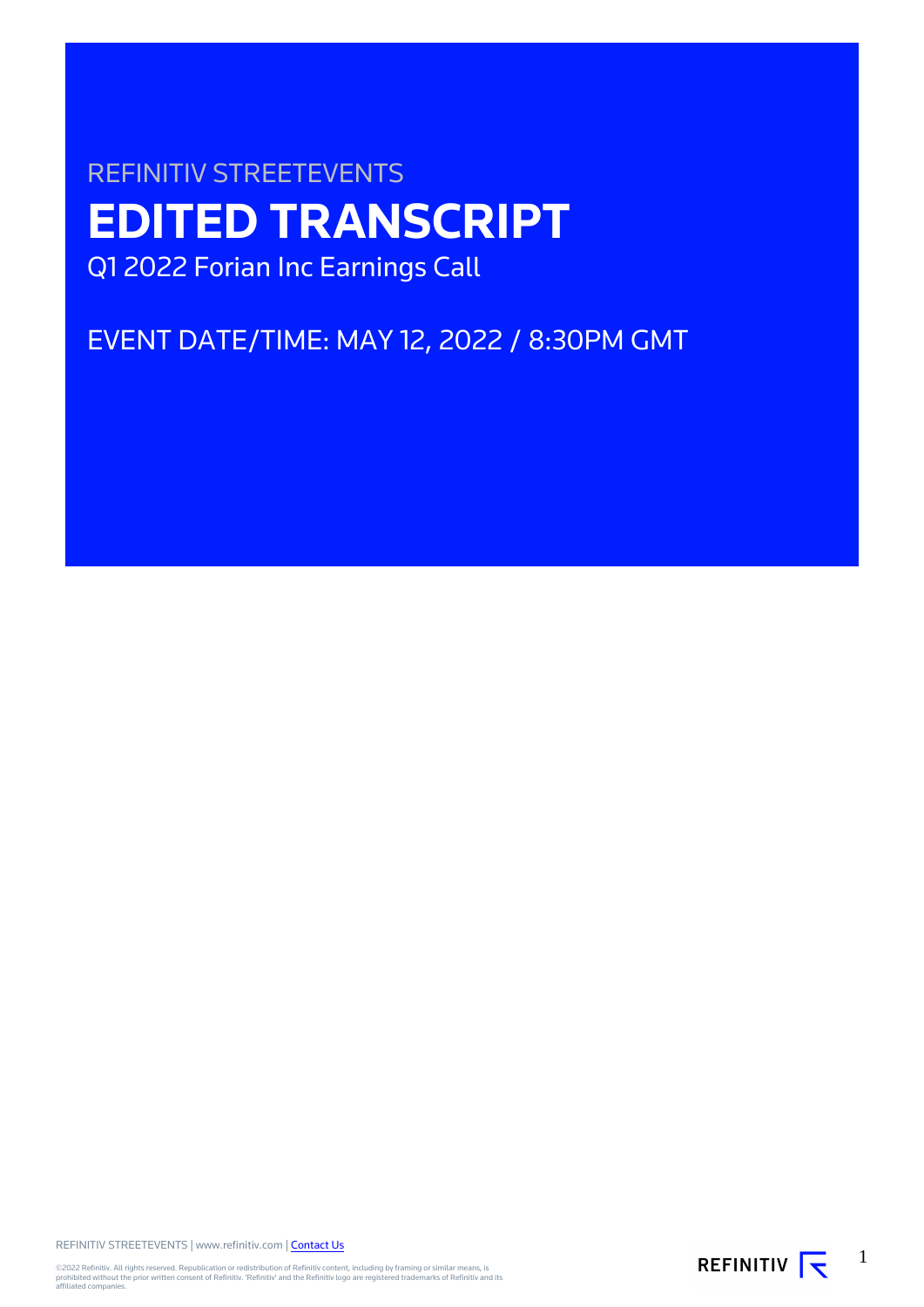# **CORPORATE PARTICIPANTS**

**Max Wygod** Forian Inc. - Executive Chair **Daniel Barton** Forian Inc. - CEO **Michael Vesey** Forian Inc. - CFO

# **CONFERENCE CALL PARTICIPANTS**

**Eric Martinuzzi** Lake Street - Analyst **Donald Engel** - Private Investor

# **PRESENTATION**

#### **Operator**

Greetings and welcome to Forian Inc.'s First Quarter 2022 Financial Results Conference Call and webcast. At this time all participants are in listen-only mode. A question and answer session will follow the formal comments and webcast. Participating today from Forian are Max Wygod, Executive Chairman and Co-Founder, Daniel Barton, Chief Executive Officer and Michael Vesey, Chief Financial Officer.

Before we begin, I'd like to remind you that management's remarks today may contain forward-looking statements within the meaning of the Private Securities Litigation Reform Act of 1995. Actual results may differ materially from those indicated by those forward-looking statements due to a variety of important factors including those discussed in the risk factors section of the company's annual report on Form 10-K filed with the SEC on March 31, 2022.

In particular, management reaffirms its estimates of the company's full year 2022 revenue outlook as of today. Estimating financial performance accurately for future performance is difficult as it involves assumptions and internal estimates that may prove to be incorrect and is based on plans and circumstances that may change.

There is therefore a significant risk that actual results could differ materially from the outlook provided today. Any forward-looking statements made on the call today represents the Company's view as of this date, and the Company undertakes no obligation to update them except as required by law.

Words such as estimates, projected, expect, anticipate, forecast, planned, intend, believe, seek, may, will, should, future, propose and variations of these words or similar expressions or versions of such words or expressions are intended to identify forward looking statements. These statements include, but are not limited to, statements regarding future growth, anticipated performance and prospects.

Today's presenters will also refer to certain non-GAAP financial measures on our call, such as adjusted EBTIDA, which the company believes may be important to investors to assess its operating performance and should be considered a supplement to and not a substitute for financial measures prepared in accordance with GAAP.

A reconciliation of the comparable GAAP metric can be found in today's press release and webcast, both of which are available on the company's website. Those numbers are unaudited and any statement regarding the company's anticipated performance may be subject to change including as a result of risks related to changes in the cannabis and healthcare markets and risks related to the impact of the COVID-19 pandemic and the events in Ukraine.

Today's call and webcast is being recorded. A copy of the recording, webcast, as well as the full transcript, and copies of today's press release and SEC filings will be available at forian.com/investors.

I'm now pleased to introduce the company's executive chairman Max Wygod. Sir you may begin.

# **Max Wygod Forian Inc. - Executive Chair**

Good afternoon and I would like to thank everyone for joining us today. Forian had a good start to 2022 by continuing the momentum generated over the past several quarters and delivering strong financial performance in the first quarter. Our rapid organic growth in our

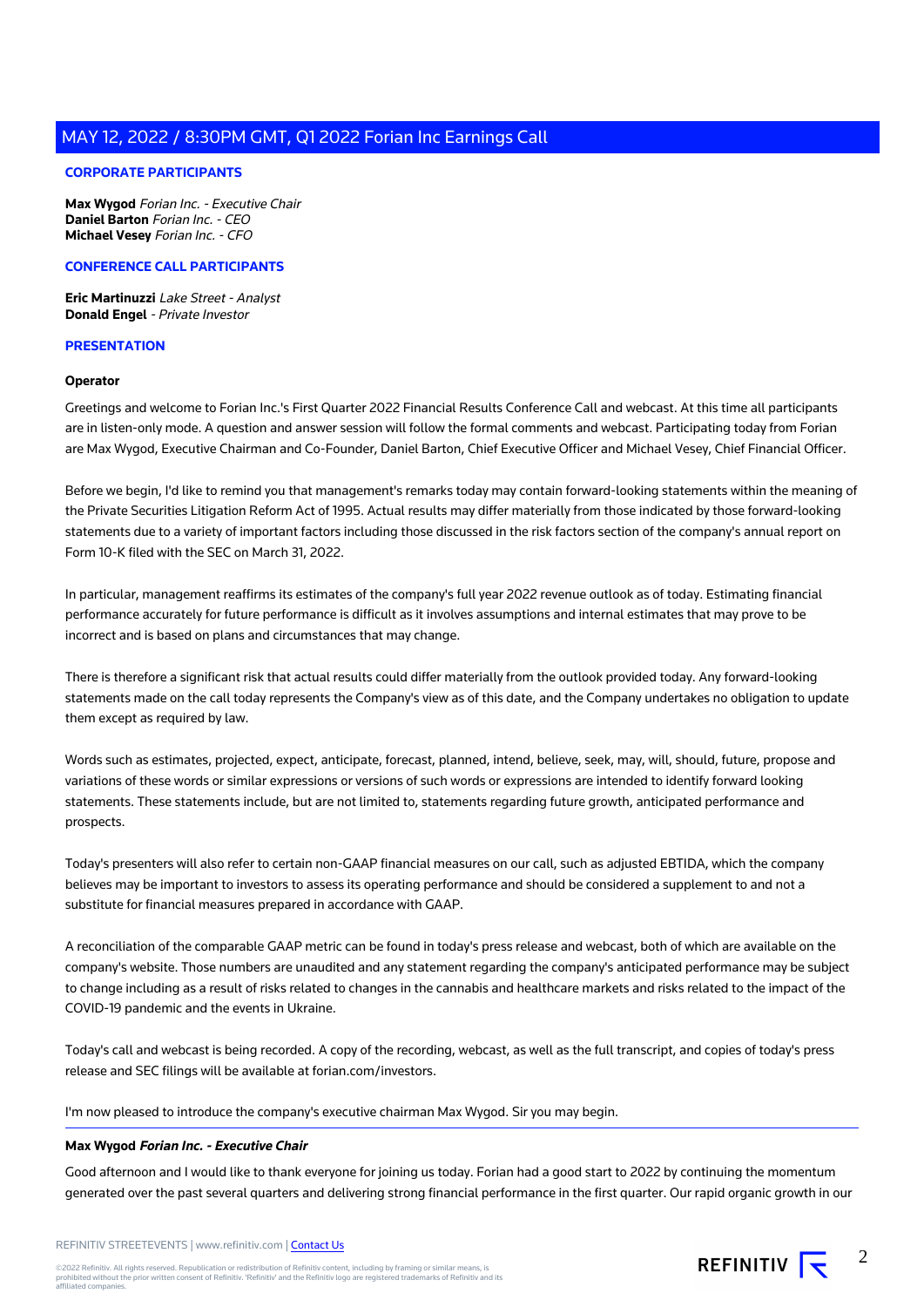healthcare information segment demonstrates our ability to serve needs in a large established addressable market.

As a young company, we are excited that we serve businesses across the healthcare industry, from smaller biopharma and medtech companies to specialty distribution and clinical trial service providers. In the quarter, we were successful in adding new customers as well as upselling incremental offerings to existing customers.

Our suite of analytics and insights products helps our customers navigate the complex healthcare environment from preclinical insights to support for commercialization, and ultimately, affords them a platform to study health economics and outcomes with Real World **Evidence** 

We believe that insight into patient journeys enables our customers to improve their operational and business performance by delivering a deep understanding of their customers, their products, and the emergence of new therapeutic and treatment alternatives that will impact their market in the years to come.

Similarly, emerging markets in our view, need to adopt the analytics and intelligence solutions that have been long-established in the healthcare market to effectively plan, run and market their products. This is why Forian is positioned at the intersection of healthcare and emerging markets, like the legal cannabis and psychedelic markets. Our growth strategy is to continue to penetrate the respective spaces, but also be uniquely positioned long-term to enable industries to merge or compete effectively. We are in the early stages of seeing this thesis come to fruition.

In the first quarter, the company generated revenue of \$6.4 million and a net loss and adjusted EBITDA loss of \$11.9 million and \$3.4 million, respectively. These improved results were accomplished during a tough time in the capital markets.

We believe our current price and recent trading are the result of many factors affecting the public markets generally, including systematic and technical trading tied to the market reaction to inflation, rising interest rates, and the war in Ukraine, with particular effect, it seems, on growth companies have yet to achieve profitability. More specifically to the Company, publicly available information suggests the Company will see continued selling pressure from the pending Russell reconstitution, with rebalancing likely continuing through June 2022.

We will continue to execute our plan to deliver industry -leading revenue growth, our reach and profitability in 2023.

I'm now going to hand it over to our CEO, Dan Barton, to talk about our first quarter results and key developments.

# **Daniel Barton Forian Inc. - CEO**

Thanks Max. Good afternoon, everyone. We delivered strong financial results in line with our expectations for the quarter and started the year on track to achieve our full year 2022 top line revenue guidance of \$25.5 million to \$27 million. First quarter 2022 revenue on a reported basis was \$6.4 million up from \$1.6 million in the first quarter of 2021, representing 300% growth. On a pro forma basis, our first quarter revenue grew 76% year-over-year.

These results were driven by our information and software business with continued accelerated growth in the healthcare information business. Healthcare information revenue grew to \$3.5 million in the first quarter of 2022 versus \$600,000 in the first quarter of 2021, or nearly 500% year-over-year growth. It is important to note that this is all organic growth.

Our information product offerings are based on our proprietary database of medical claims, pharmacy claims and consumer profiling information coupled with our cannabis ontology and point of sale transaction database, all of which are underpinned by our innovative data science technologies. By leveraging HIPAA -compliant processes, proprietary algorithms and technology, we have created a suite of product offerings, integrating data from siloed, disparate sources and platforms. This includes the intersection of traditional healthcare therapies with alternative therapeutics, including cannabinoid products. We believe these offerings deliver unique and innovative insights and value to our customers.

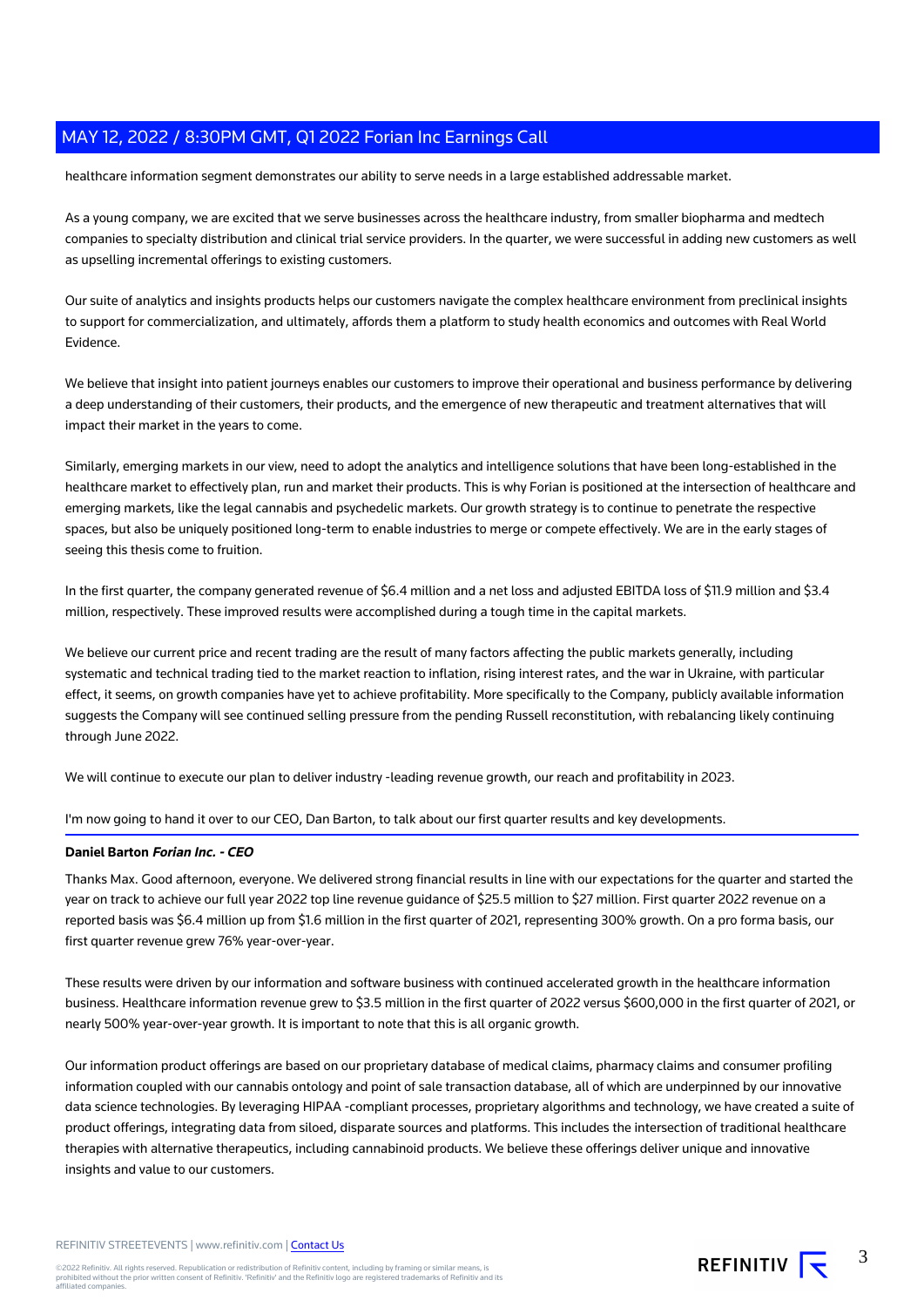Our information products are largely subscription-based, multiyear contracts, providing solutions tailored to specific client needs to power innovative solutions driving clinical and commercial performance. Our recent subscription-based contracts typically run two to three years, and our ARR averages over \$1 million. Information Products are also purchased on a one-time basis as a custom report to meet a specific analytic need. These products typically provide normalized and aggregated market measures, which our clients use to make investment, product, clinical or commercial decisions. We continue to invest in healthcare information, recently launching our Chronos product, a differentiated information asset offering unparalleled insights into the healthcare marketplace.

Chronos is Forian's proprietary HIPAA-compliant hybrid longitudinal patient insights product. Chronos combines both provider- and pharmacy-based and payer-based healthcare claims data to address the issue of patient coverage completeness due to frequent health plan switching. Plan switching degrades the capture of the continuum of care for patients studied in many traditional health care data sources. Chronos addresses these challenges for a more comprehensive approach to generating clinical and commercial insights.

In the first quarter, Chronos had several key client wins. These customers were able to study patient cohorts with specific diagnoses and drug profiles, along with racial diversity inclusion criteria for active clinical investigation work underway in the U.S.

Our information offerings are sticky because they power key internal business processes and workflows for our customers that require comprehensive data with low latency and longitudinal tracking of customer, product and market dynamics that few others are able to deliver. The stickiness is evidenced by a growing contracted backlog and an increasing number of clients. We've also seen new sales into existing clients further demonstrating our strong customer relationships.

We are seeing good penetration into life sciences customers, primarily small and emerging biotech, with the opportunity to begin to work with large pharma companies. We also have seen success in the provider and hospital market through partnerships leveraging our provider profiling solutions. Our client portfolio diversified in the first quarter, adding medical device, specialty pharmacy distribution, and clinical trials services providers. To support this rapid growth and healthcare, we've added data assets, sales resources, engineering, and delivery talent to the team.

We continue to focus on expanding our advanced analytics services to retailers and manufacturers with innovations in customer segmentation, targeting and market measurement, as well as predictive analytics solutions including propensity modeling and forecasting. These solutions can be sold as recurring standard deliverables that meet a specific use case, or a one-time custom analysis to answer more complex questions our clients may have about their product, market or customers.

The uptake of Cannalytics, our SaaS-based analytics platform for the cannabis segment was not expected to materially add to our revenue in the first quarter of 2022. With that said, we have successfully sold into multiple clients in the first quarter. We expect the uptake to ramp up over the next year as cannabis stakeholders continue to evolve and mature in their use of clinical and commercial analytics to drive product and business performance. Cannalytics is planned to be launched for other customer segments - financial healthcare, and psychedelics- further increasing the total addressable market for this product. As I said earlier, there's keen interest in understanding the convergence of traditional therapies like ethical pharmaceuticals and the use of alternative therapies such as cannabinoids in treating many healthcare conditions. There's growing evidence of the use of these alternative treatments in combination with or in a replacement of traditional therapies.

BioTrack software solutions continue to be flat as expected. We had a record quarter of new sales driven by enhanced go-to-market efforts with small and independent operators in targeted geographies. These efforts were partially offset by churn in this market. This churn is a result of the point-of-sale market being highly competitive and more fragmented than ever before. We are continuing to invest in our BioTrack solutions at the same level for the next few months, as we bring to market our next generation BioTrack 2.0 product. Following that rollout, we can begin to ramp down investment as we focus on opportunities to bring BioTrack 2.0 to market.

First quarter services revenue was \$400,000, which on a pro forma basis showed modest growth based on new state wins and implementations and project work. As I mentioned on last quarter's call, the state business revenue can fluctuate quarterly based upon installation and one time service items. We are in the RFP process for multiple states, and continue to make the state track and trace business a priority.

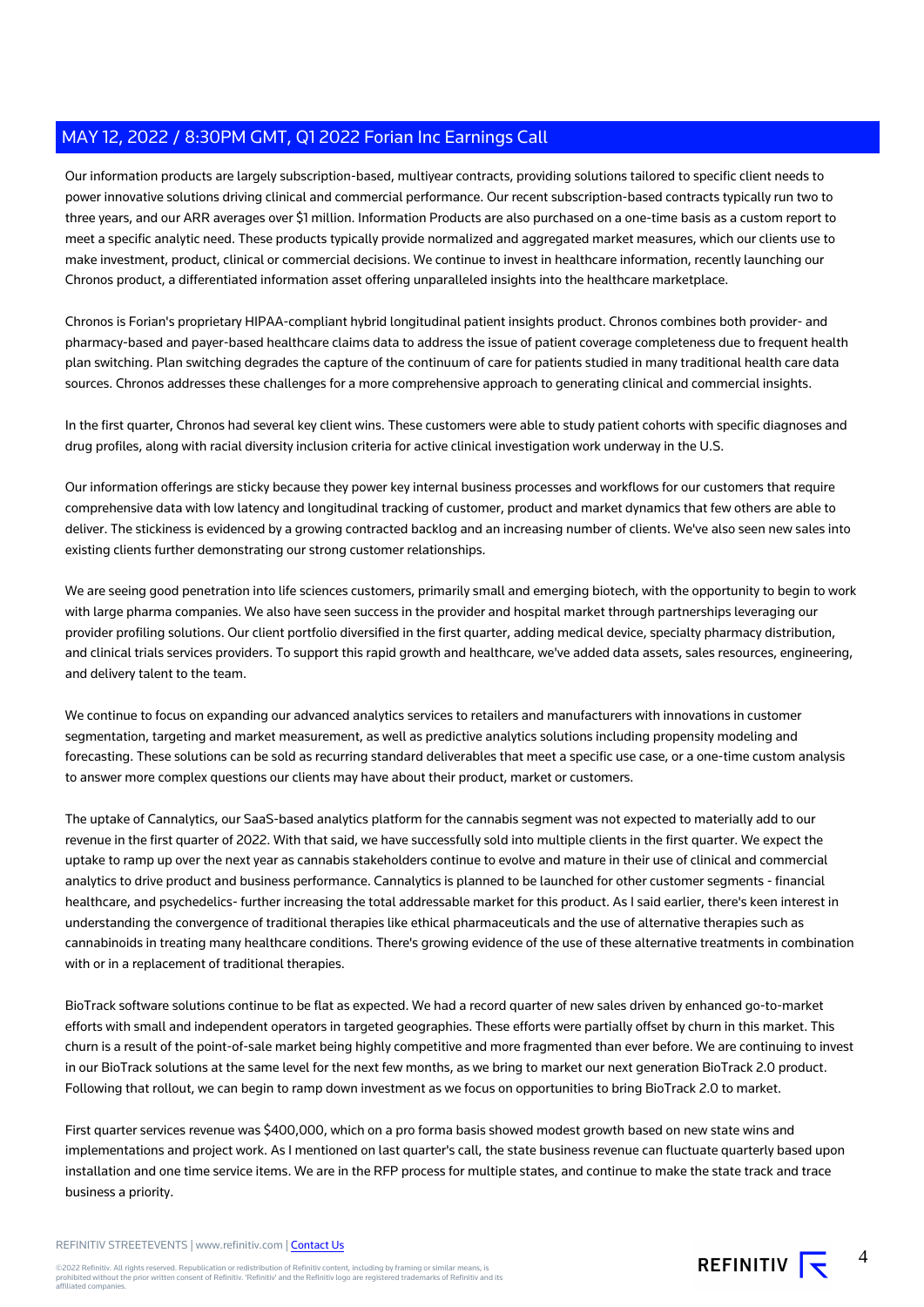The revenue outlook for the balance of the year looks very promising. We are managing our operating expense and cash burn in order to achieve a cash flow positive position by the end of 2023 as previously discussed. To focus on our investments spent over the next few quarters, we looked at the organizations for ways to enhance productivity and accelerate efficiency, which resulted in a further reduction to our burn rate moving forward. We're in a good position with a strong balance sheet, excellent revenue growth and the appropriate laser focus on managing operating expenses.

I will now turn the call over to Mike who will provide more detail on our financial performance for the quarter.

# **Michael Vesey Forian Inc. - CFO**

Thanks, Dan. Today I will provide an overview of Forian's financial results for the quarter ended March 31, 2022. As previously disclosed in our SEC filings, Forian completed the business combination of Helix Technologies and MOR Analytics on March 2, 2021. As a result, the operations of Helix are included in our financial results beginning March 2, 2021.

The press release issued today presents Forian's first quarter 2021 and 2022 financial results on a GAAP basis. As in prior quarters, we've also reported revenue on a pro forma basis, as if the Helix results were included for the entire first quarter of 2021, and adjusted EBITDA, which management uses as a measure to track the performance of the business. As noted, the press release and these presentation materials include a detailed reconciliation of adjusted EBITDA to net loss.

Our consolidated revenues of \$6.4 million for the quarter were up \$4.8 million compared to the prior year. On a pro forma basis, revenue increased by \$2.8 million or 76% year-over-year. As in prior quarters, our year-over-year growth was driven by the acquisition of Helix as well as organic growth in sales of our healthcare information products.

On a pro forma basis, our revenue growth was entirely attributable to increased revenues from sales of our healthcare information products. In many cases, our contracts provide for continuing information deliverables to our customer over a multiyear period, providing a predictable recurring revenue stream.

As a result, we have seen sequential increases in our healthcare revenue in each quarter since we began reporting as a public company. A valuable indicator of our recurring revenue growth is the remaining contracted, yet undelivered performance obligations that we disclosed as part of our revenue footnote in our financial statements. You will note that this amount, which represents contracted revenue to be recognized in future periods was \$20 million at the end of December 2021, increasing to \$26 million at March 31, 2022.

The net loss for the first quarter increased \$7.4 million over the same quarter last year to \$11.9 million due to \$5.6 million of separation expenses, higher operating expenses related to the inclusion of the Helix acquisition effective March 2, 2021, and increased product development and public company costs. Separation expenses are comprised of \$5.4 million of accelerated stock compensation expense related to the departure of former executives of Helix as company advisors, and \$200,000 of severance expense related to the transfer of certain development activities from our internal staff in Argentina to an outsourced development organization.

Note that operating expenses for the first quarter included \$7.9 million of total stock-based compensation expense, and \$600,000 of depreciation and amortization resulting from the Helix acquisition.

Adjusted EBITDA, which excludes the stock compensation, depreciation, amortization, and certain other non-cash costs and other items for the first quarter, was negative \$3.4 million, reflecting continued investment in our software offerings, reference data assets, development resources, and delivery and customer support teams.

As discussed on our last earnings call, we plan to continue to invest in these areas during the first half of 2022 as we optimize our information and software offerings, and build sales and support capabilities to support our growth. However, we also expect to begin to reap the benefits of operating leverage on these specific investments during the second half of 2022 and 2023, as we realize continued recurring revenue growth with a lower level of incremental expense growth going forward.

REFINITIV STREETEVENTS | www.refinitiv.com | [Contact Us](https://www.refinitiv.com/en/contact-us)

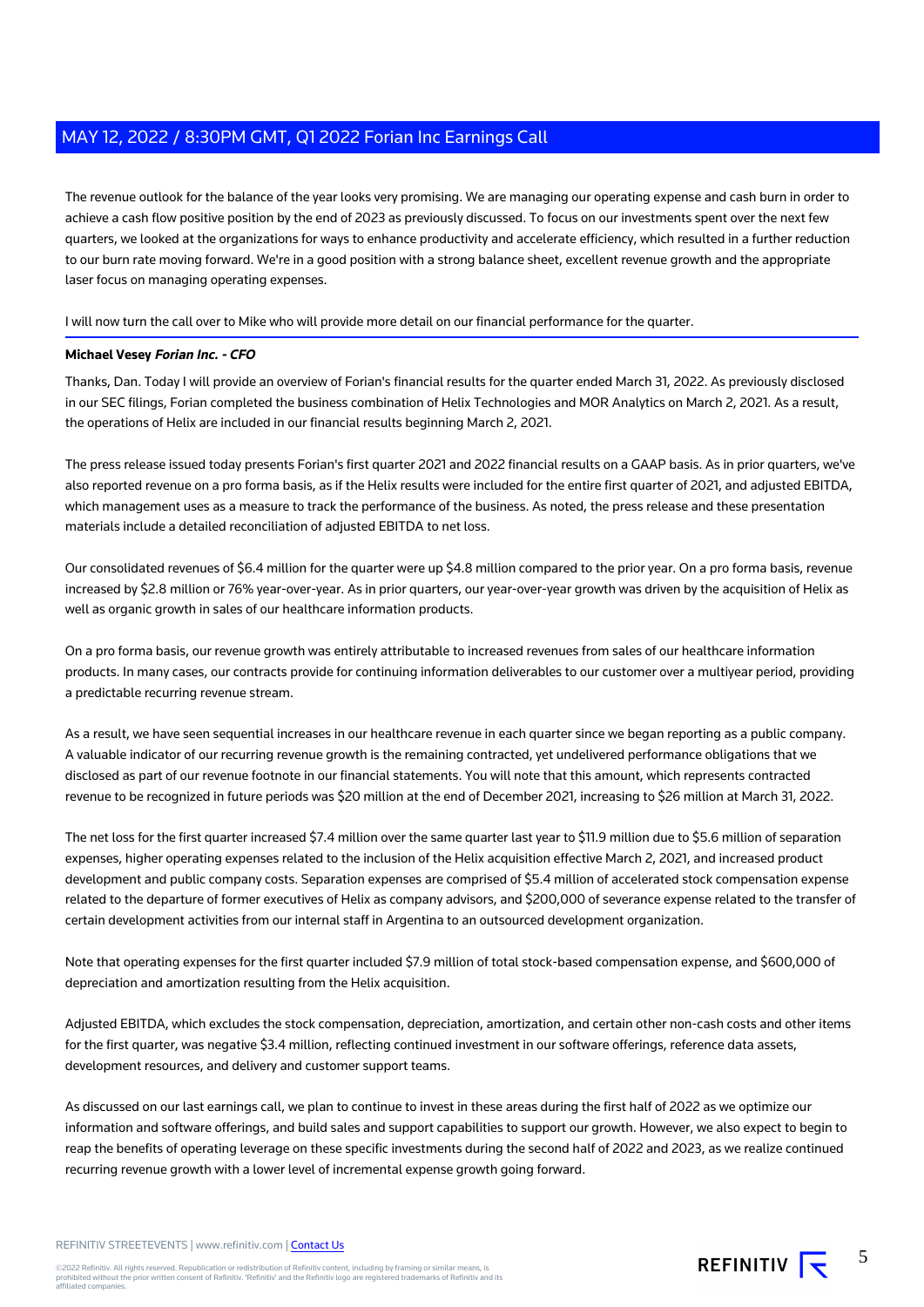As noted earlier, reconciliation of our net loss to adjusted EBITDA, along with an explanation of the reconciling items is included in today's earnings release. As in prior periods, the primary adjustments reconciling net loss to adjusted EBITDA are stock compensation, depreciation and amortization, non-recurring transaction expenses, and mark-to-market adjustments related to outstanding warrants, as well as severance expenses related to the aforementioned transfer of development activities and a gain on the sale of assets related to our non-core security business.

Now turning to our balance sheet, we ended the quarter with \$27.1 million of cash and marketable securities with no maturities of our convertible notes prior to September 2025. We also know that our balance sheet reflects the merger with Helix on March 02, 2021, and approximately \$17.6 million of intangibles and goodwill related to that acquisition.

Regarding our financial outlook for 2022, we continue to expect revenue growth in 2022 of 51% to 60% over 2021, resulting in total revenues of \$25.5 million to \$27 million and expect to be able to leverage the investments we're making to get our data factory and software platform running to scale, and to begin realizing the benefits of our revenue growth in the form of improved adjusted EBITDA loss during the second half of 2022, while achieving a positive adjusted EBITDA contribution in the second half of 2023. As noted, we ended the quarter with \$27.1 million in cash and marketable securities, and plan to prudently manage our capital to achieve this goal.

And with that, I'll turn the call over to the operator who will open the line for questions.

# **QUESTIONS AND ANSWERS**

## **Operator**

Thank you. (Operator Instructions). Our first question comes from Eric Martinuzzi of Lake Street. Your line is open.

## **Eric Martinuzzi Lake Street - Analyst**

Congratulations on the Q1 results. I wanted to kind of pull it back to a macro view. We're hearing a lot about inflation and interest and Ukraine, supply chain issues. But as far as your customer customers go, it looked like the -- it was pretty strong demand. I'm looking at that contracted but undelivered number for the first quarter. What can you tell us about the follow through there into the remainder of the year; given the strength in Q1? Was Q1 more kind of an anomaly or more of the same expected in the out quarters?

#### **Michael Vesey Forian Inc. - CFO**

Hey, Eric, it's Mike. So the as you can see, we grew the unrecognized performance obligations by about \$5 million in the quarter. And as Dan mentioned, we think we have a pretty good, strong pipeline going into the next quarter to add to that. So I think that's the number that we're encouraging people to, to watch, as it's indicative of the steady cash flows that we get from the healthcare information business. So we expect that trend to continue going forward into the next few quarters.

# **Eric Martinuzzi Lake Street - Analyst**

Okay, so no macro pullback, in any of your customer segments, the BioPharm, the Med device.

#### **Daniel Barton Forian Inc. - CEO**

Eric, this is Dan. We're not seeing any pullback there to answer your question. We're seeing a very strong pipeline. As Mike mentioned, the demand for our services is still pretty high especially as the environment for our customers gets competitive the types of products that we're providing help them to be more competitive, understand more about their business. So if anything, the competitive environment and what's happening in the different markets, which we serve, increases the demand for our products.

#### **Eric Martinuzzi Lake Street - Analyst**

Okay, and then as far as the mix in Q1, it looks like about 55% healthcare and then 45% on the, the cannabis side, is that representative of how you think the year flushes out? Or is it really more a, BioTrack's roughly flat a million bucks a month, and then all the remainder of their growth is going to come from the healthcare side?

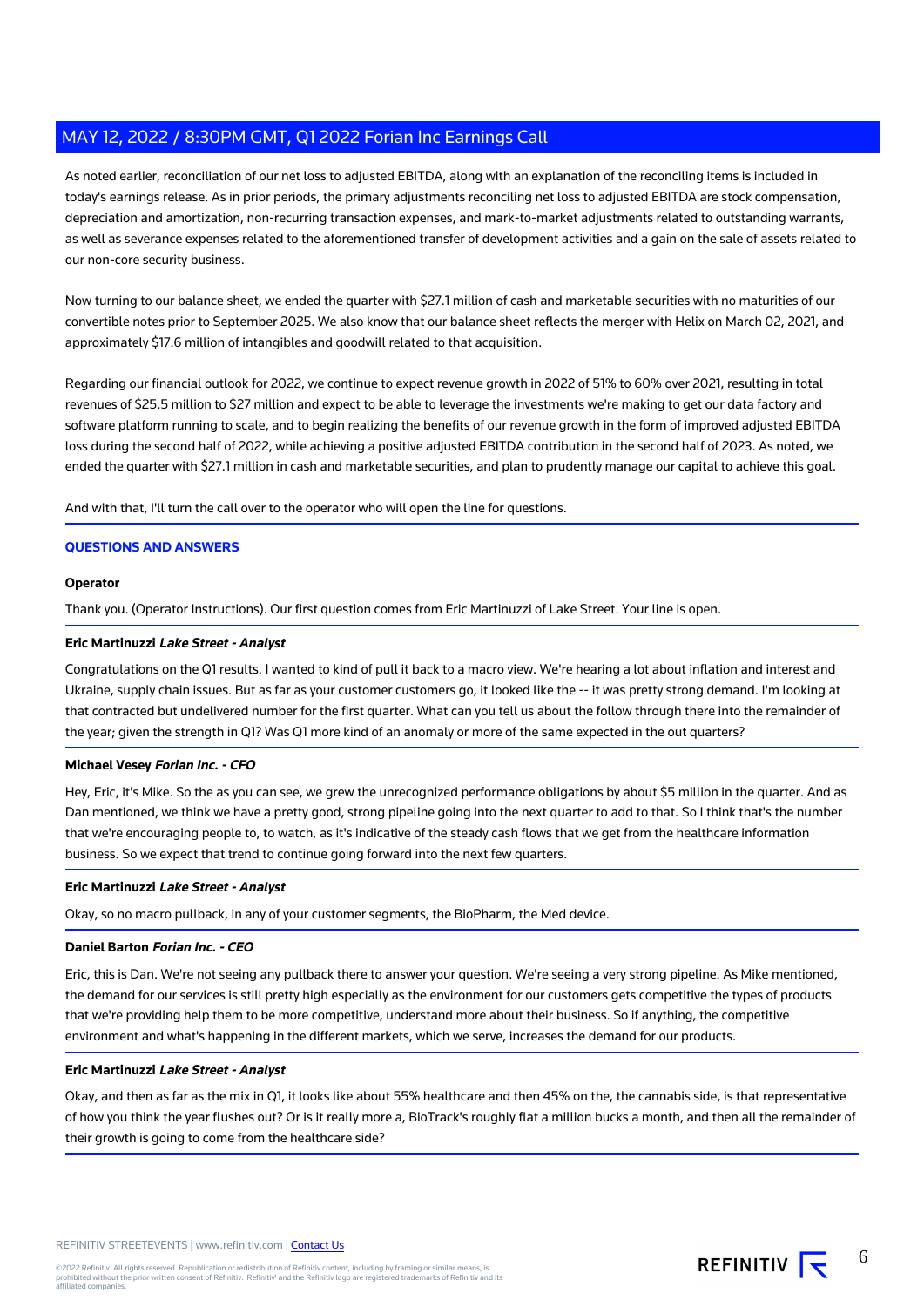# **Michael Vesey Forian Inc. - CFO**

Yes, that's right. You got it Eric. Substantially all the growth in Q1 has come from our healthcare business. And that was the trend in the prior year as well. And we expect it to continue through throughout this year. In terms of the BioTrack business, it's more of an investment year for us to put some assets in place to participate in some growth in 2023, in some markets that we expect to add additional licenses to. But I think you're right on in your observation that the growth debate is coming from healthcare, as is the growth in the contract backlog if you want to look at it that way. And we were looking at that trend to continue.

#### **Eric Martinuzzi Lake Street - Analyst**

Okay. And then you are investing on the product side, you talked a little bit about the Chronos offering, what other key development initiatives do you have for 2022?

#### **Daniel Barton Forian Inc. - CEO**

So on the healthcare side, we feel that we can continue to build out the Chronos product line. The initial offering that I spoke about, and the client wins in the first quarter are really the first capability set that's built on that hybrid, longitudinal data asset that we have, we feel like we can expand the number of capabilities that Chronos can provide to the market.

As you mentioned, the BioTrack MVP product, which is the next generation point of sale. We'll be launching later this month. And we're going to continue to do some additional features and functionality adds throughout the year on that particular product, as we look for other geographies that we're going to release this next generation product.

And then on the analytics side, we continue to build out with our data science team, additional capabilities that can be either embedded into our Cannalytic suite or sold as one time custom products. We have a new marketing module for Cannalytics coming out, which is more of the productionalized version of things like segmentation and propensity model, modeling, etcetera. But also a larger suite of custom studies that we can do for brands in either segment both healthcare and cannabis.

#### **Eric Martinuzzi Lake Street - Analyst**

Understand. Okay, and then last question for me, you kind of celebrated the one year anniversary here with BioTrack, just looking for high level thoughts on the wisdom of that acquisition with one year retrospective, and then kind of lessons learned that you take forward into the next year of ownership.

#### **Max Wygod Forian Inc. - Executive Chair**

Hey, Eric, this is Max. We've learned a lot over the last year. I think with most companies in the U.S. legal cannabis space. We have different expectations for the progress on the regulatory side either with the MORE Act or Safe Banking. So the willingness to pay by the retailers in that space is greatly affected by 280E and other limitations and things that affect their cash flow.

So on that side of business; we became much more educated of where the budgets really set and how to monetize it. And on the healthcare side, that has really been getting to the market and exploring new opportunities as a new company and getting our name out there in serving the large unmet need that we keep selling that with good momentum.

# **Eric Martinuzzi Lake Street - Analyst**

Understand. Congrats again on the quarter and I'll turn over the microphone.

#### **Operator**

Thank you. Our next question comes from Donald Engel. Your line is open.

# **Donald Engel - Private Investor**

Yes, hello. I've addressed this to the CEO. You're somebody have many products that you're talking about. How many of those products do you see will have in the future of top line 50% of the bottom line 50%?

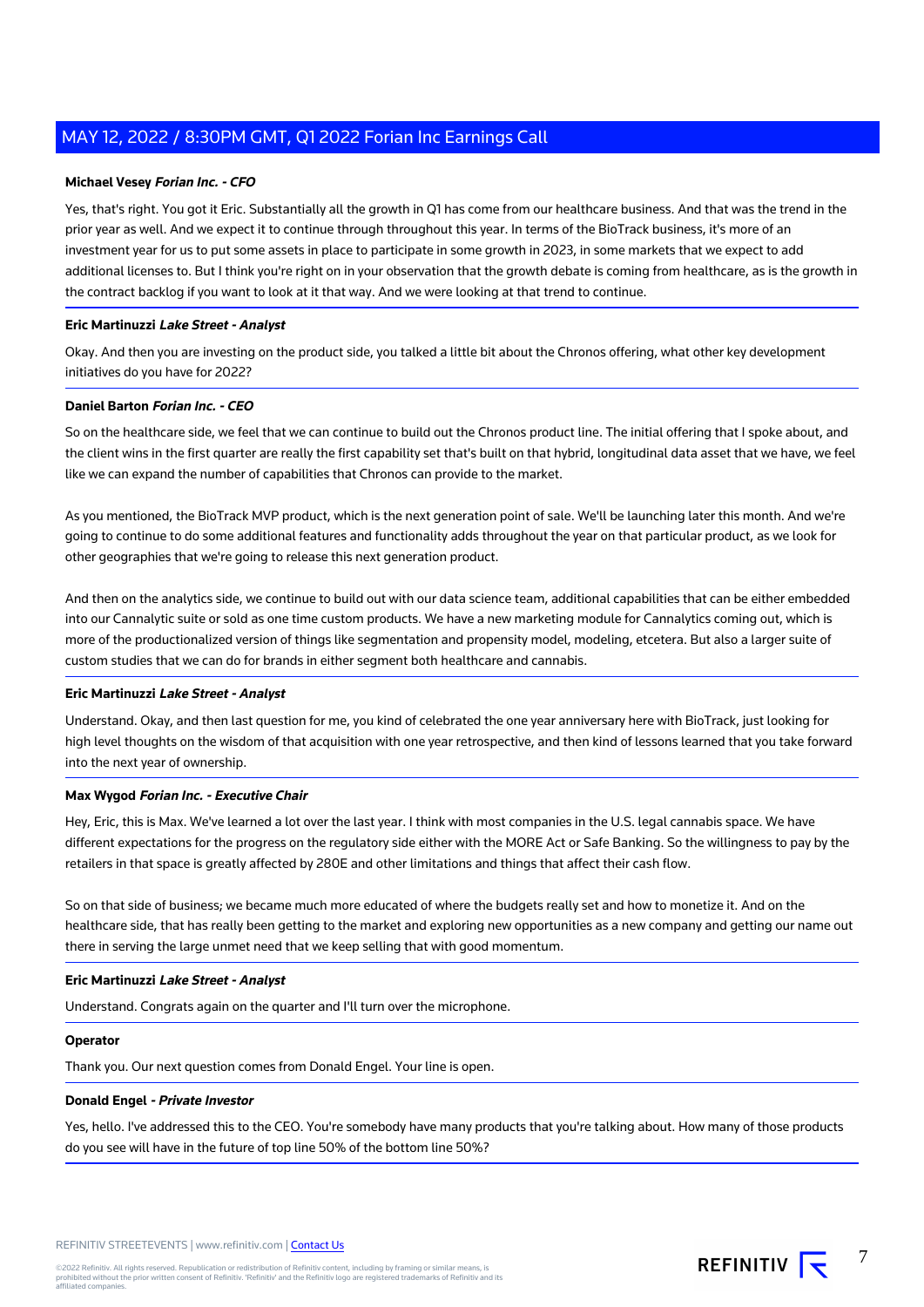## **Daniel Barton Forian Inc. - CEO**

Yes, I think that the majority of the growth is coming from the healthcare and specifically, the information assets. And as I think Mike mentioned, as well, as we said in some of our prepared remarks, the growth that's coming from this year from healthcare moving into next year, we do see growth in our analytics, SaaS product, as well as growth in our BioTrack software solutions. So I think that you'll see this year being primarily driven by healthcare and next year being driven across both segments.

#### **Donald Engel - Private Investor**

I understand that, but my question is, how many have the potential because there's so many products that you have is not revenues. However, they have the potential to be 15%, top line and bottom line as they get more mature?

## **Daniel Barton Forian Inc. - CEO**

To answer your question about top and bottom line 15%. The healthcare information assets definitely have the ability to be top 15% our analytics suite, whether it be through our SaaS BI tool, or through the custom studies I mentioned, have the ability to be top 15. And then depending upon the overall growth of the business over the next couple of years and how the different products grow and mature. I think that's going to dictate where the kind of a product ranking in terms of revenue is going to land moving forward.

#### **Donald Engel - Private Investor**

So basically, what part of the revenues with those products be approximately. So if your revenue is at \$25 million, so what percentage of what we just talked about is going to be on that kind of a track?

# **Michael Vesey Forian Inc. - CFO**

I think if you look at our, this is Mike. The -- I think if you look at our, our current period results, obviously its legacy products. We have a point of sale business that's established down in BioTrack, and we have a government trace business, which is established in BioTrack and its recurring revenue business. So that's, obviously, that's 40% of our business today.

And then on the healthcare side of our business, I think what Dan was saying is we're selling information products to say that 60% of our business today, and we're starting to just I guess separate that into different branded product lines. So we could expand beyond that.

So some of the future products that would be under branded labels, you know, could be derivatives of what we're selling today. So it's kind of hard to put a number on it and say, which one would be over 15%? It could be that products that are very similar to what we're selling today; we would if you want to call it expand the product line by --

#### **Donald Engel - Private Investor**

Yes, I understand that. I understand. Now on the Helix side, is there any growth on that side?

# **Daniel Barton Forian Inc. - CEO**

Well I think as Mike had gone through and earlier, the BioTrack product this year is an investment year, and we see the product being flat in 2022. And then as we roll out the new products and licenses in states like New York, New Jersey, Florida, Illinois, start to come online, we see growth in the start to see some growth of the back half of '22 and into 2023.

#### **Donald Engel - Private Investor**

All right, some of the states have been late or a disappointment that (inaudible)not coming in, is that correct?

# **Daniel Barton Forian Inc. - CEO**

Well, I don't know if he would, I would say that they've been late, or there's been mistakes. I think that the license growth historically has been very high. I think this year, as expected, the license growth hasn't been on par with previous years and we see an uptick as these new states either go medical or expand into recreational and that's the cycle of the business in that segment.